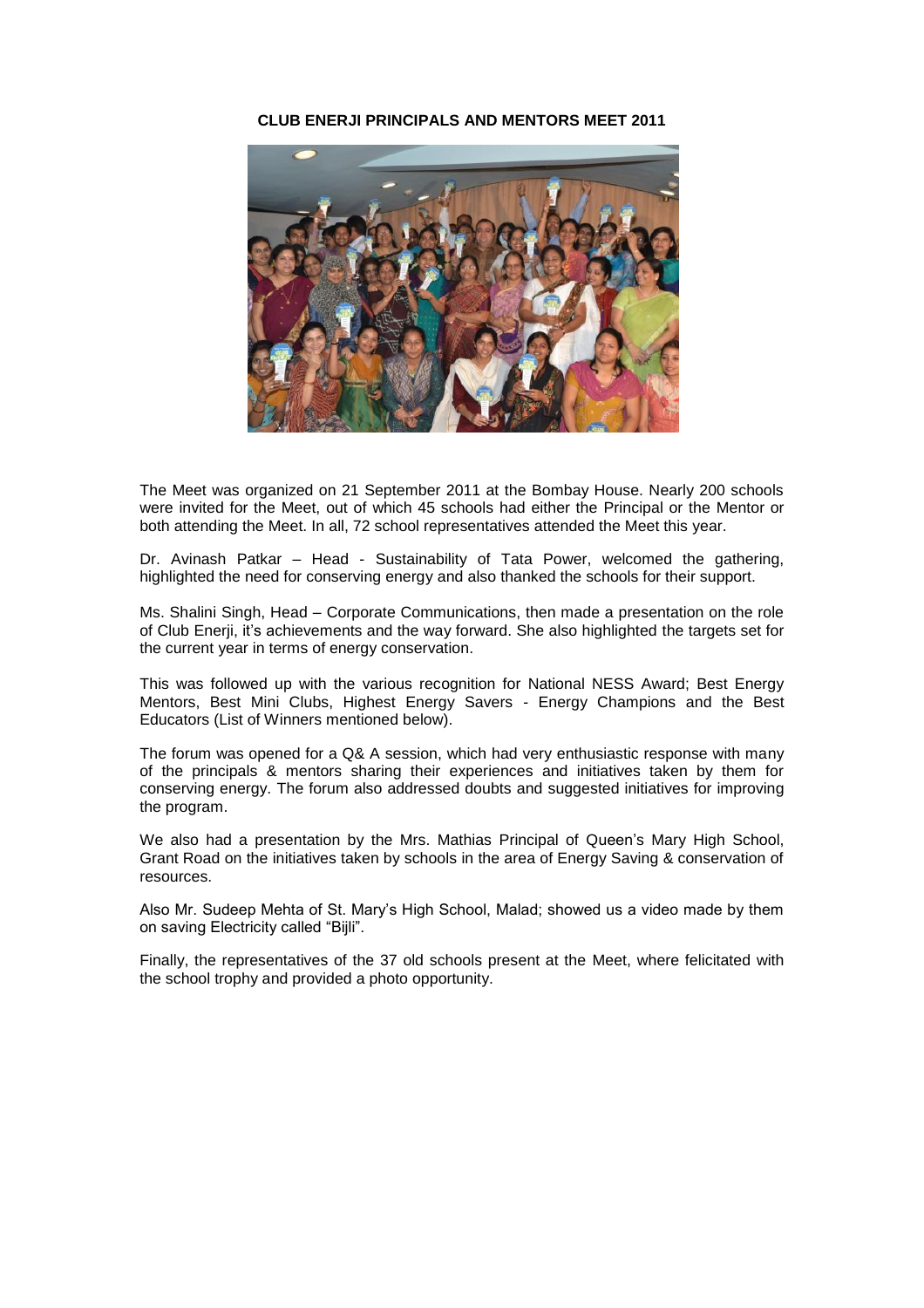## **LIST OF WINNERS**

**National Energy Savvy School Award –**

Pawar Public High School, Bhandup for saving more than 10,400 units and also undertaking several activities to save energy and spread the word.

## **Best Energy Mentor –**



Mrs Jayasheela V.Agadi, Udyachal High School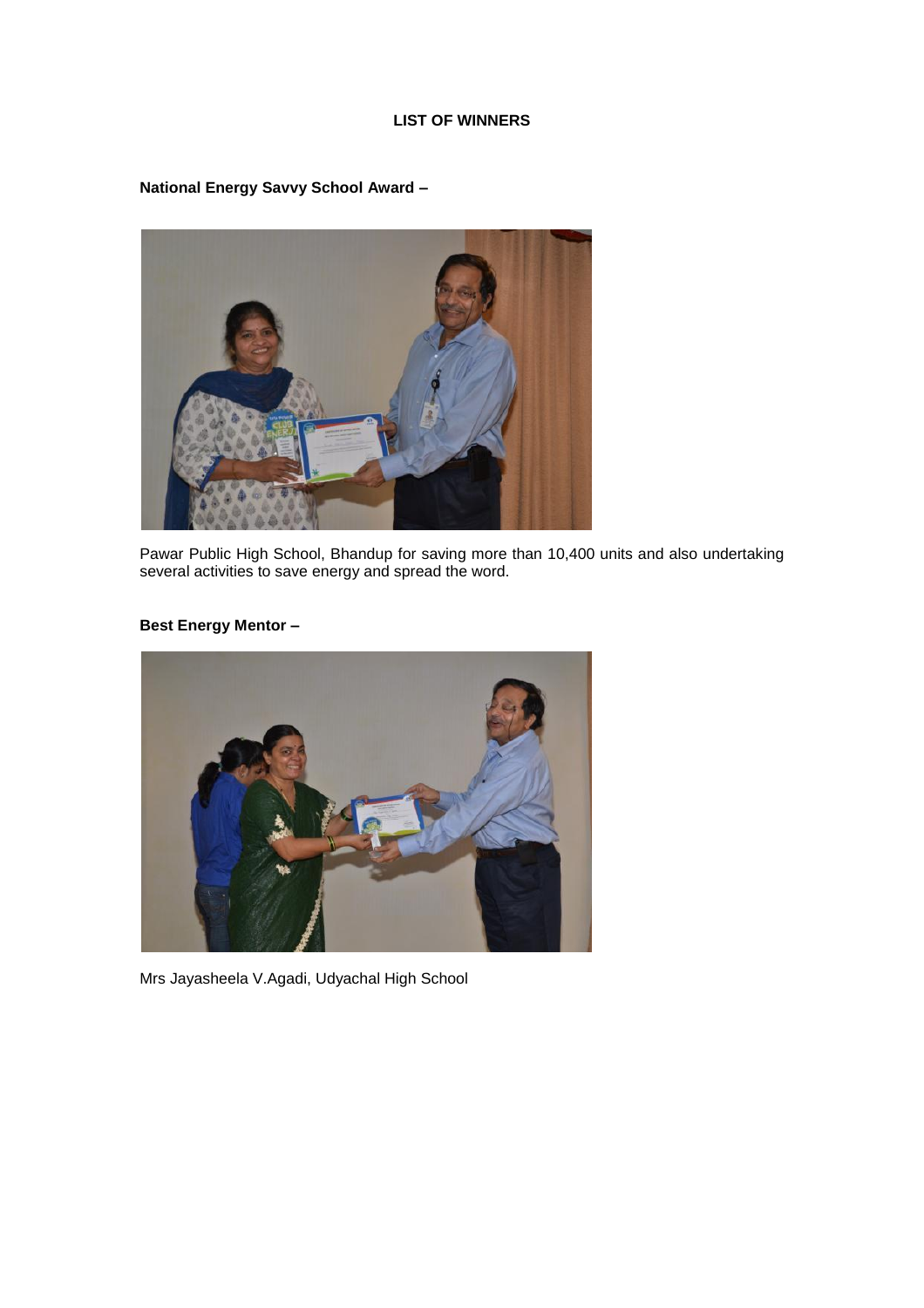

Ms. Diana Gomes, Queen Mary School



Mr. Sudeep Mehta, St. Mary's School, Malad